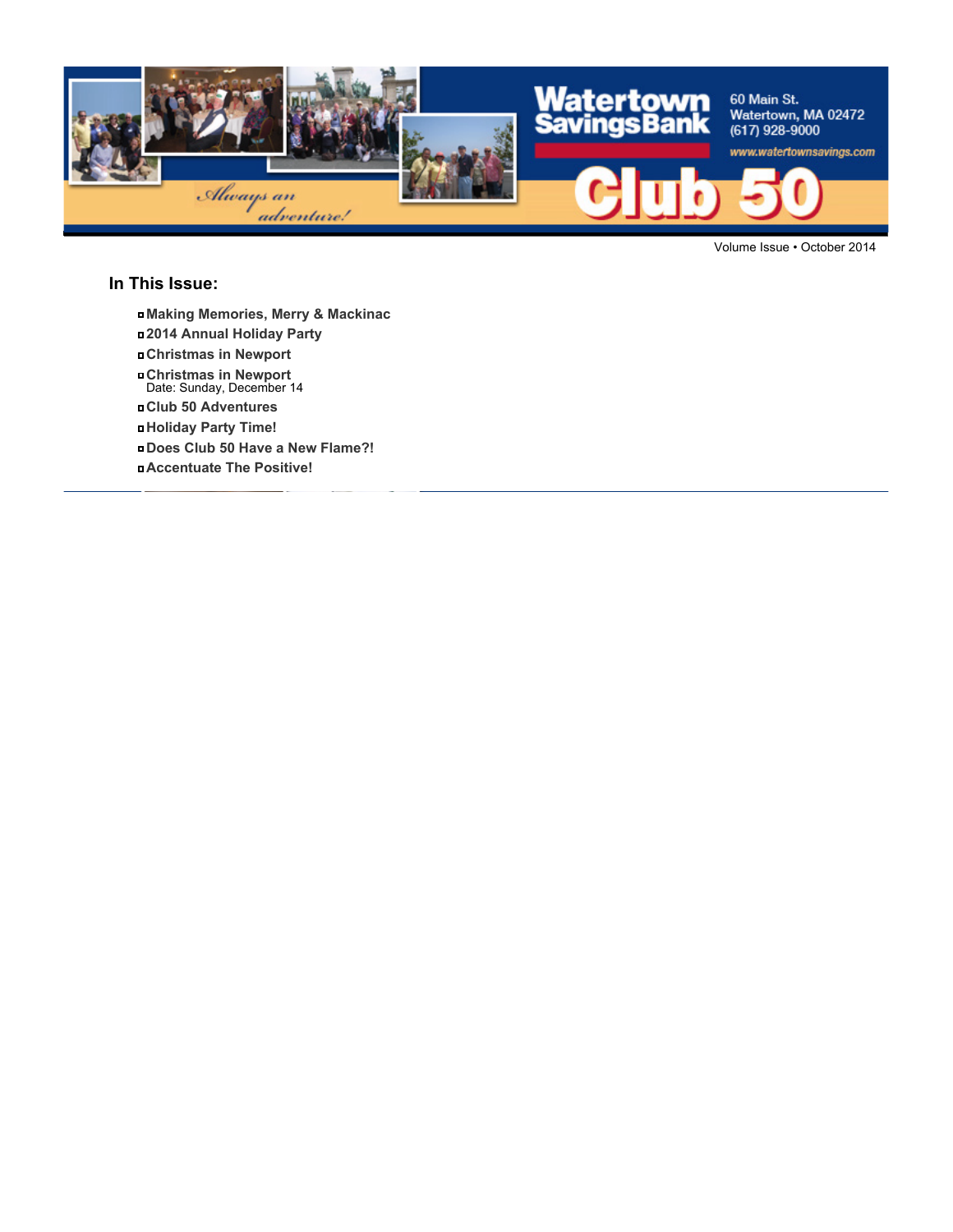

### **The Latest**

## **Making Memories, Merry & Mackinac**

We are back from our second **"Northern California's Finest"** trip and, as you can see from the photo, we had great weather! Our group was so grateful to enjoy a virtually fog-free San Francisco, an unseasonably warm Yosemite, and a multitude of up-close wildlife including antelope, deer, and bears!

But now we're ready to dive into the **Club 50 Annual Holiday Parties!**

Please refer to the details in our Save the Date section below and the reservation form in the Forms section on the left column. And please don't forget to reply to us by November 7 – we're looking forward to a second year of fun at the Westin!

This year's parties will include a bit more behind-the-scenes Club 50 member involvement: We have invited our Advisory Board to the meal tasting – another Board perk for current members JoAnn Agrillo, Joe Anastasi, Lou Frasco, Charlie Jacoppo, Cheryl Richards, and Martha Rotondi!

Karen and I met with the Board in September, and they have given us a lot of action items for 2015 and even 2016: Speaking of<br>2015, if you haven't signed up for**Mackinac Island,** this month is your best bet! *Special prici* May1-8, 2015, adventure kicking off in Chicago, featuring two nights at The Grand Hotel, and wrapping up with a farewell dinner and tour at the Edsel and Eleanor Ford House. Give us a call if you're interested!

One last note: I'll wish you a Happy Halloween with a reminder that **October 31** is the *last day* of our **Club 50 Theme Song Contest**. Don't be shy: Send in your Club 50-version of lyrics to the classic tune "On the Road Again" and see if you're a winner!



**Pictured here: The Golden Gate Bridge, in the clear! (Left to right) Jane & Jack Real, Shirley Mullahy, Marianne Merola, Charlie & Mary Jacoppo, Fred & Grace Alberico, Andy & Peggy Politis, Joe & Nina Ianelli, Sal & Kitty Tulipano, Maura Kelley, Gerry Nally, Pam Higgins, Gloria Burns, Judy Middlebrook, Barbara Burns, Mary Ryan, Ginny Gentile, Eileen Reardon, Rose & David Bolduc, and Jean Strickland.**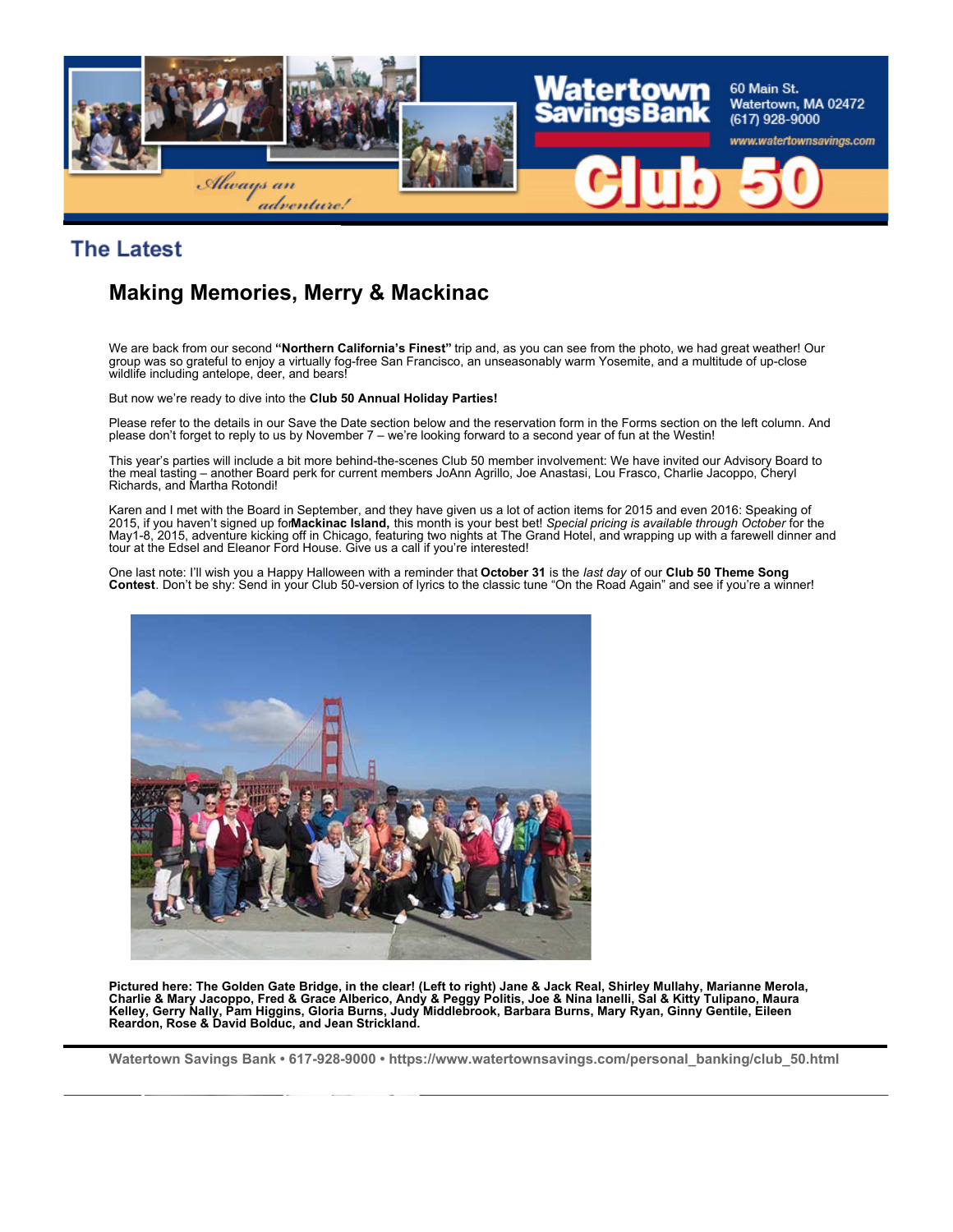

# **2014 Annual Holiday Party**

### RESERVATION FORM - CLUB 50 ANNUAL HOLIDAY PARTY

| (PLEASE PRINT CLEARLY)                                                                                                                                                                                                         | CHOOSE ONE: ___ DEC 3 OR ___ DEC 10                                                            |  |  |  |
|--------------------------------------------------------------------------------------------------------------------------------------------------------------------------------------------------------------------------------|------------------------------------------------------------------------------------------------|--|--|--|
|                                                                                                                                                                                                                                | <b>NUMBER OF GUESTS</b>                                                                        |  |  |  |
| CLUB 50 MEMBER                                                                                                                                                                                                                 |                                                                                                |  |  |  |
| $G \text{UEST} \underbrace{\hspace{1cm}}$                                                                                                                                                                                      | MEMBERS $$30/$25$ <sup>*</sup> x _____ = \$ ___                                                |  |  |  |
|                                                                                                                                                                                                                                | GUESTS $$60/\$55^*$ x _____ = \$ ____                                                          |  |  |  |
| GUEST PRESERVE THE RESIDENCE OF THE RESIDENCE OF THE RESIDENCE OF THE RESIDENCE OF THE RESIDENCE OF THE RESIDENCE OF THE RESIDENCE OF THE RESIDENCE OF THE RESIDENCE OF THE RESIDENCE OF THE RESIDENCE OF THE RESIDENCE OF THE | BUS (\$5 PER PERSON) $x \_$ = $\ s \_$                                                         |  |  |  |
| <u> 1980 - Andrea State Barbara, amerikan personal (h. 1980).</u>                                                                                                                                                              | POST 440 NEWTON                                                                                |  |  |  |
|                                                                                                                                                                                                                                | <b>TOTAL ENCLOSED</b>                                                                          |  |  |  |
|                                                                                                                                                                                                                                | PLEASE SEAT ME WITH _________________________ *\$5 DISCOUNT PER PERSON WITH WSB PERSONAL CHECK |  |  |  |
|                                                                                                                                                                                                                                | MAKE CHECK PAYABLE TO WATERTOWN SAVINGS BANK AND MAIL TO:                                      |  |  |  |

WATERTOWN SAVINGS BANK, CLUB 50, 60 MAIN ST., WATERTOWN, MA 02472. PLEASE MAIL YOUR RESERVATION BEFORE FRIDAY, NOVEMBER 7, 2014.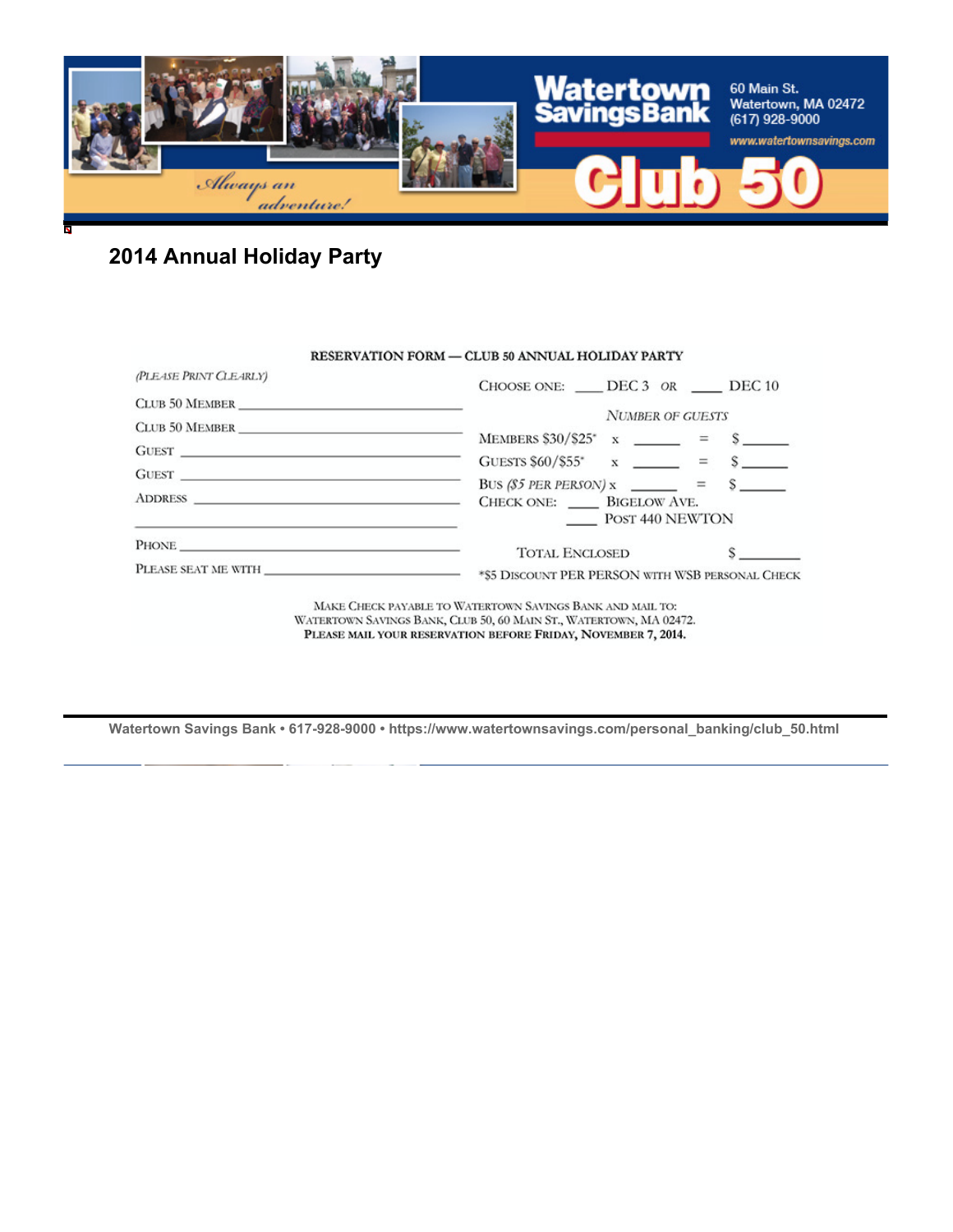

# **Christmas in Newport**

| <b>RESERVATION FORM: Christmas in Newport</b>                                                                      |                                                                                                                                                                                                                                                                                                                                                                                                                                                                                        |  | 1ST DAY OF SIGN UP: FRIDAY, NOVEMBER 14, 2014                                                                                                                                                                                  |                        |                                        |  |
|--------------------------------------------------------------------------------------------------------------------|----------------------------------------------------------------------------------------------------------------------------------------------------------------------------------------------------------------------------------------------------------------------------------------------------------------------------------------------------------------------------------------------------------------------------------------------------------------------------------------|--|--------------------------------------------------------------------------------------------------------------------------------------------------------------------------------------------------------------------------------|------------------------|----------------------------------------|--|
|                                                                                                                    | Enclosed please find \$_____ per person as payment in full for __ person(s).<br>Full payment (\$117 members; \$127 guests) is due at time of reservation. Please make checks payable to: WATERTOWN SAVINGS BANK                                                                                                                                                                                                                                                                        |  |                                                                                                                                                                                                                                |                        |                                        |  |
|                                                                                                                    |                                                                                                                                                                                                                                                                                                                                                                                                                                                                                        |  |                                                                                                                                                                                                                                | Phone: E-mail: E-mail: |                                        |  |
|                                                                                                                    |                                                                                                                                                                                                                                                                                                                                                                                                                                                                                        |  |                                                                                                                                                                                                                                |                        |                                        |  |
|                                                                                                                    |                                                                                                                                                                                                                                                                                                                                                                                                                                                                                        |  | Traveling Companions: Note and Second Second Second Second Second Second Second Second Second Second Second Second Second Second Second Second Second Second Second Second Second Second Second Second Second Second Second Se |                        |                                        |  |
| Is December your Birthday or Anniversary Month? Note and the Control of Birthday; Note and Supervisory Anniversary |                                                                                                                                                                                                                                                                                                                                                                                                                                                                                        |  |                                                                                                                                                                                                                                |                        |                                        |  |
| their participation in this event.                                                                                 | I hereby give permission to Watertown Savings Bank to duplicate and use for advertising purposes, any photographs taken of me on this trip. Watertown<br>Savings Bank Club 50 is organizing this event for its selected customers. The Bank uses experienced tour guides and common carriers. By signing this form you<br>agree to hold Watertown Savings Bank, Club 50, its employees, successors, agents and assigns harmless for all injuries, damages or other losses arising from |  |                                                                                                                                                                                                                                |                        |                                        |  |
|                                                                                                                    | Signature: Date: Date: Date: Date: Signature: Signature: Date: Date: Date: Date: Date: Date: Date: Date: Date: Date: Date: Date: Date: Date: Date: Date: Date: Date: Date: Date: Date: Date: Date: Date: Date: Date: Date: Dat                                                                                                                                                                                                                                                         |  |                                                                                                                                                                                                                                |                        |                                        |  |
| Return to:                                                                                                         | <b>WATERTOWN SAVINGS BANK</b><br>ATT: CONNIE BRACELAND<br>60 MAIN STREET, WATERTOWN MA 02472                                                                                                                                                                                                                                                                                                                                                                                           |  | <b>CHRISTMAS IN NEWPORT</b><br>DATE: Sunday, December 14, 2014                                                                                                                                                                 |                        |                                        |  |
|                                                                                                                    | Entrée (please circle one): Baked Haddock w/ citrus & butter crumb topping                                                                                                                                                                                                                                                                                                                                                                                                             |  |                                                                                                                                                                                                                                |                        | Grilled Chicken w/ wild mushroom gravy |  |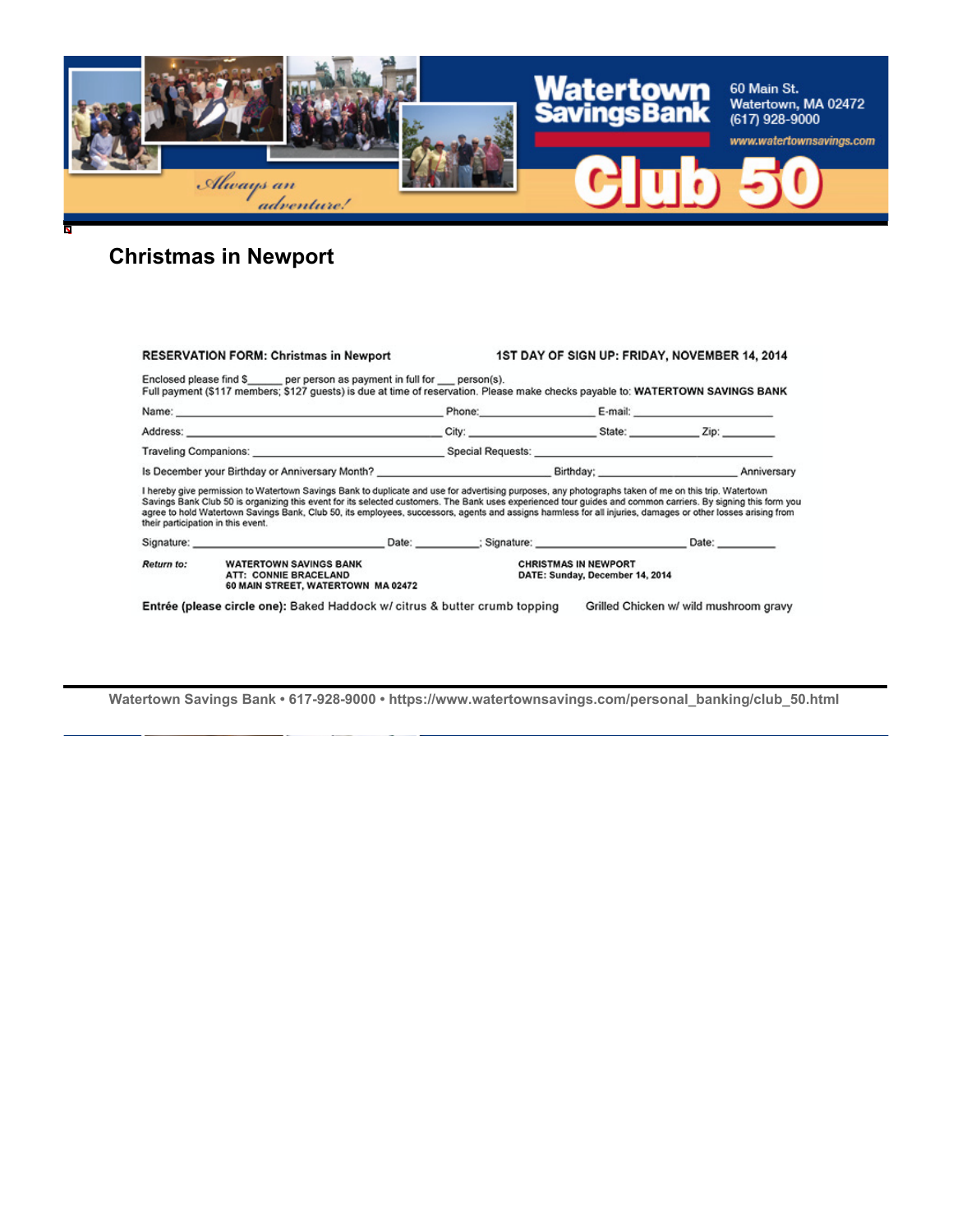

### **Club 50 Opportunities**

### **Christmas in Newport**

**Date: Sunday, December 14**

First day of Signup: Friday, November 14, 2014 **Price: \$117 Members \$127 Guests Walkability: moderate:** ability to walk at a moderate pace.

Celebrate the holidays by visiting two opulent mansions from America's Gilded Age, decked out in their Yuletide finery!

First is The Breakers, the grandest of the "summer cottages" and the showplace of the Vanderbilt family, a 70-room Italian Renaissance style palazzo on breathtakingly manicured grounds. Then enjoy a complete luncheon at The Mooring on Sayer's Wharf (entrée choices are on the reservation form) and time for shopping after lunch before marveling over Marble House, Alva Vanderbilt's "temple to the arts" in America. We'll also take a scenic 10-mile drive of Newport.

Our deluxe Yankee Line motorcoach will leave at 8 a.m. from the American Legion Post 440, Newton, and we will return approximately 6 p.m. (All taxes and gratuities included.)

#### **Cancellation Policy:**

On or before 12/5/14 — Refund only if we can find someone to take your place.

After 12/5/14— No refund.

**Please note:** Motorcoach seating is assigned according to the date & time we receive your reservation (excluding accommodations for special needs), starting 8:30 a.m. on the established first date of sign up. Non-members traveling with us must do so as the guest of a current club member. Individuals who require special attention must bring someone to assist them.

A Yankee Line, Inc. acts only as an agent for the various independent suppliers that provide hotel accommodations, transportation, sightseeing, activities, or other services connected with this tour. Such services are subject to the terms and conditions of those suppliers. A Yankee Line, Inc. and their respective employees, agents, representatives, and assigns accept no liability whatsoever for any injury, damages or expenses of any kind due to sickness, weather, strikes, hostilities, wars, terrorist acts, acts of nature, local laws or other such causes. A Yankee Line, Inc. is not responsible for any baggage or personal effects of any individuals participating in the tours/trips arranged by A Yankee Line, Inc.

#### **The reservation form is available on the left column of this page – see Forms.**

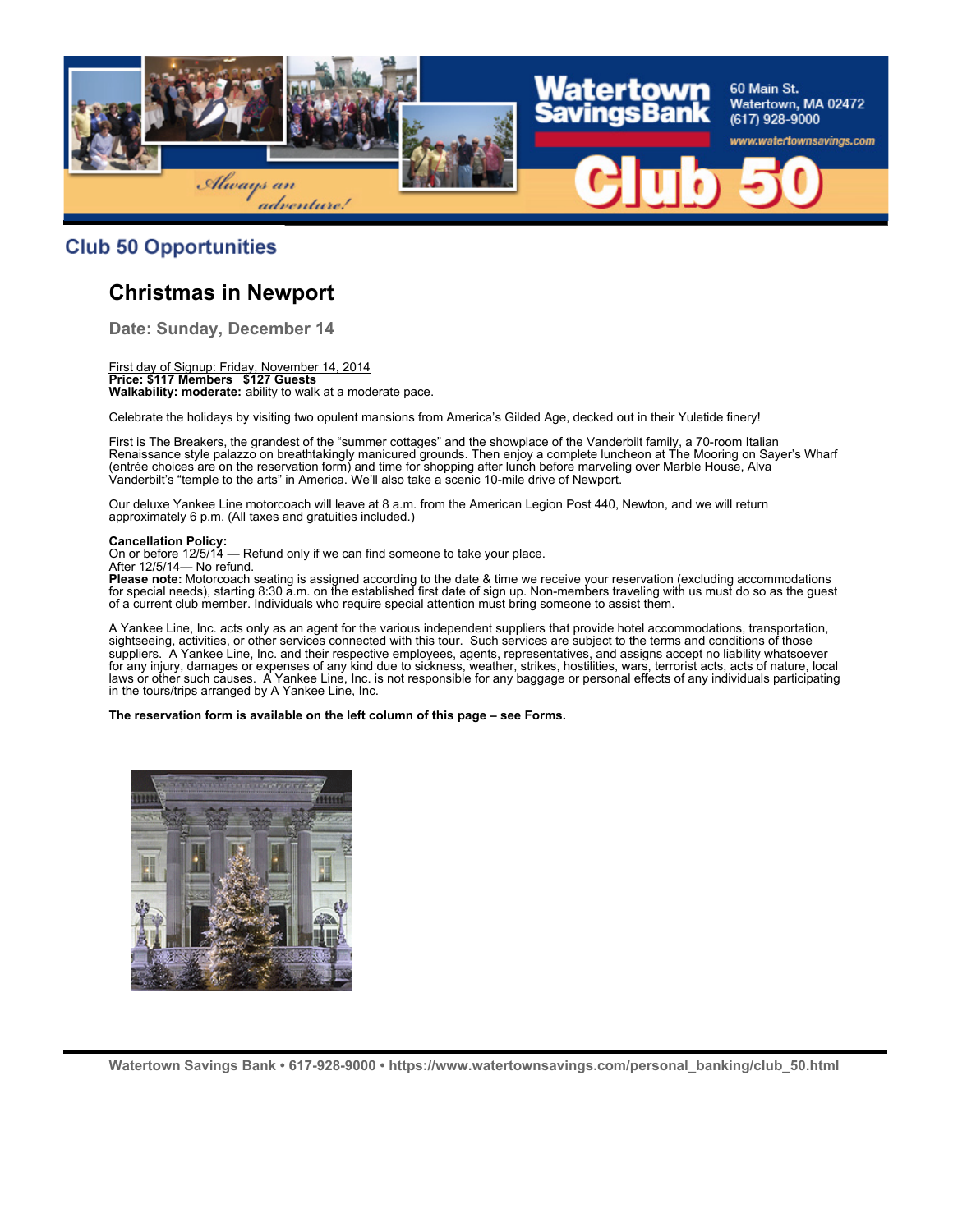

### **Club 50 Adventures**

**Overnight in Providence for WaterFire & Pumpkin Spectacular at Roger Williams Park Zoo** Saturday & Sunday, October 25 & 26

**Andrews Sisters Tribute "Letters From Home" (White's of Westport) & Westport Rivers Winery Tour & Tasting** Thursday, November 6

**Christmas in Newport Lunch at The Mooring on Sayer's Wharf** Sunday, December 14

**Mackinac Island featuring The Grand Hotel and the Tulip Festival** May 1-8, 2015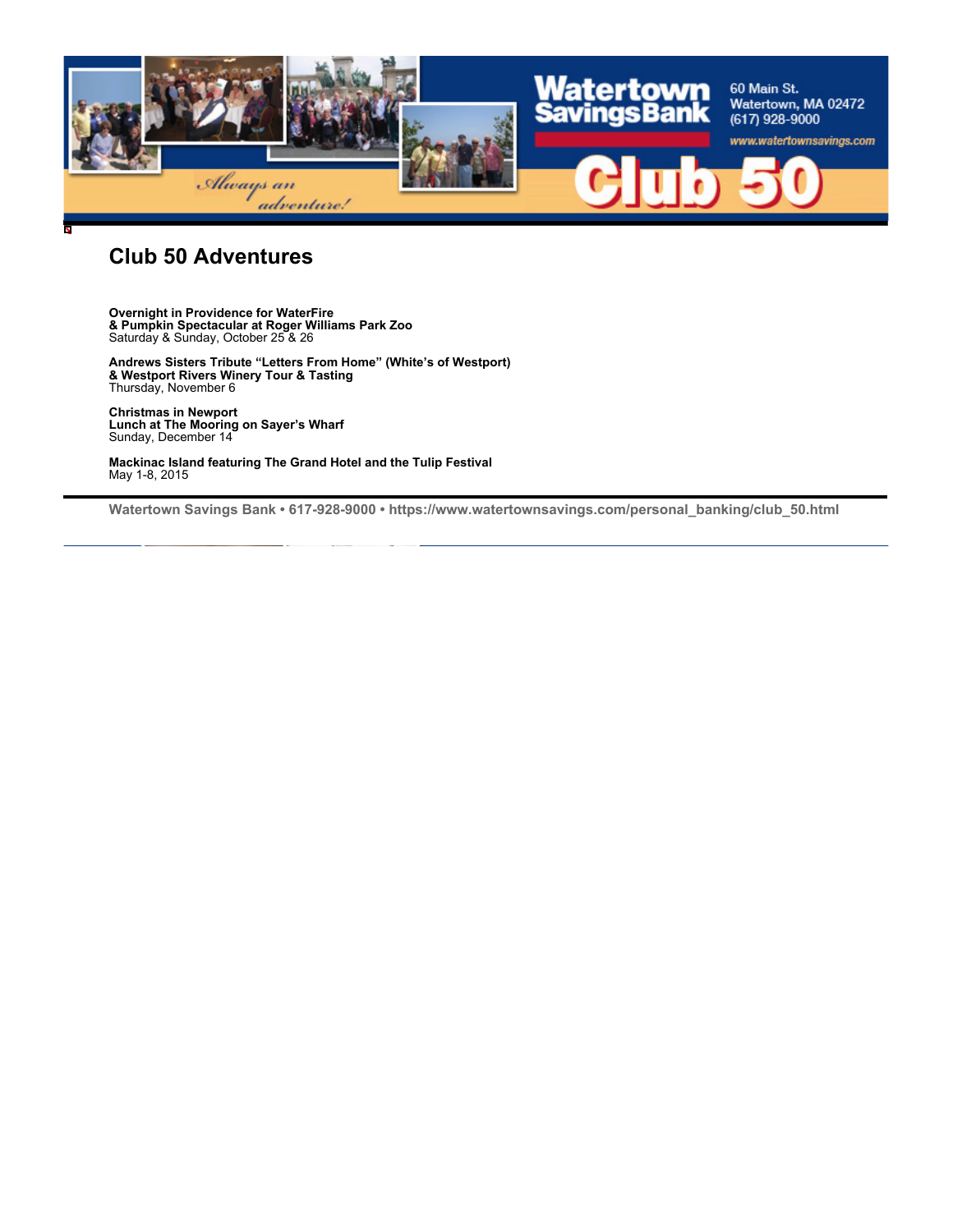

**Save the Date** 

# **Holiday Party Time!**

Annual Holiday Party details:

The Westin Waltham-Boston 70 Third Avenue, Waltham 5:00 P.M. to 10:00 P.M.

Wednesday, December 3 or Wednesday, December 10 \$30 Members, \$60 Guests \$5 discount per person when you pay with Watertown Savings Bank personal check

Dinner served promptly at 6:00 P.M.

There is ample parking at the Westin. However, if you would rather not drive, we will have bus transportation available from our Bigelow Avenue (East Watertown) branch at 4:30 p.m. and the American Legion Post 440 on California Street in Newton at 4:45 p.m. A reservation is required for bus transportation.

(Please Note: Photos will be taken of party attendees and posted on the WSB website and WSB Facebook page.)

**The reservation form is available on the left column of this page – see Forms.**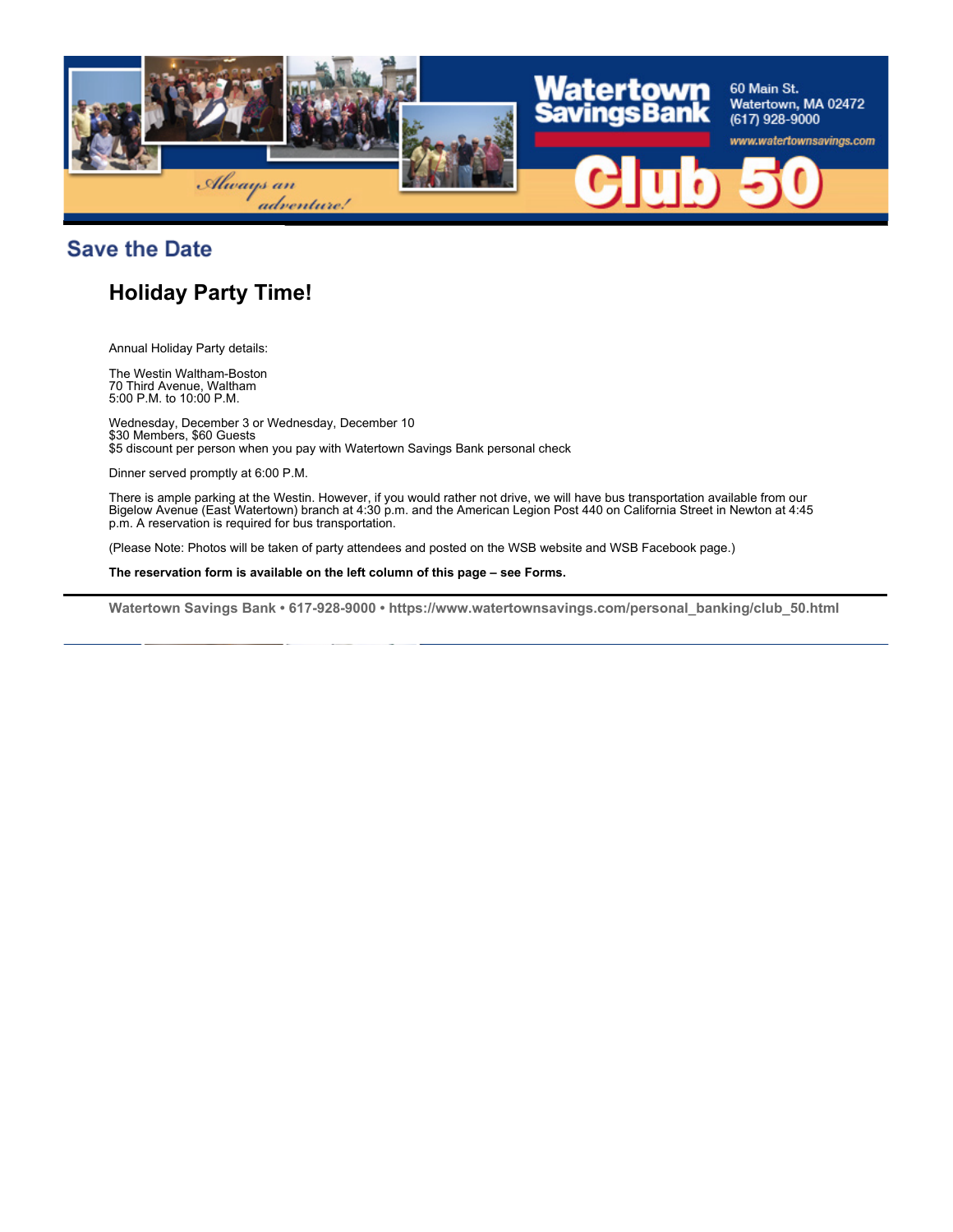

## **Featured Photo**

## **Does Club 50 Have a New Flame?!**

The **Kringle Candle** Company boasts that it has "quickly become a genuine destination shopping experience'' – and there's truth in that advertising! Many of the Club 50 members and guests who joined us on our **September** 8th day trip to Bernardston, MA, want to<br>plan a trip *back* to introduce the Kringle "campus" to their friends. They loved the accla the 10,000-square-foot candle store, the Chocolate Cottage, the Kringle Christmas Barn, the Kringle story (the company is the brainchild of Mike Kittridge III, son of former Yankee Candle owner Mike Kittridge II), and the lovely grounds – including the<br>whimsical red roosters *(pictured, with Maureen Pizzi, left, and Donna Power).* 

(See more photos of this trip and several others by clicking on WSB Photo Album in red on the left. Are you on Facebook? Just find us at Watertown Savings Bank-Massachusetts.)